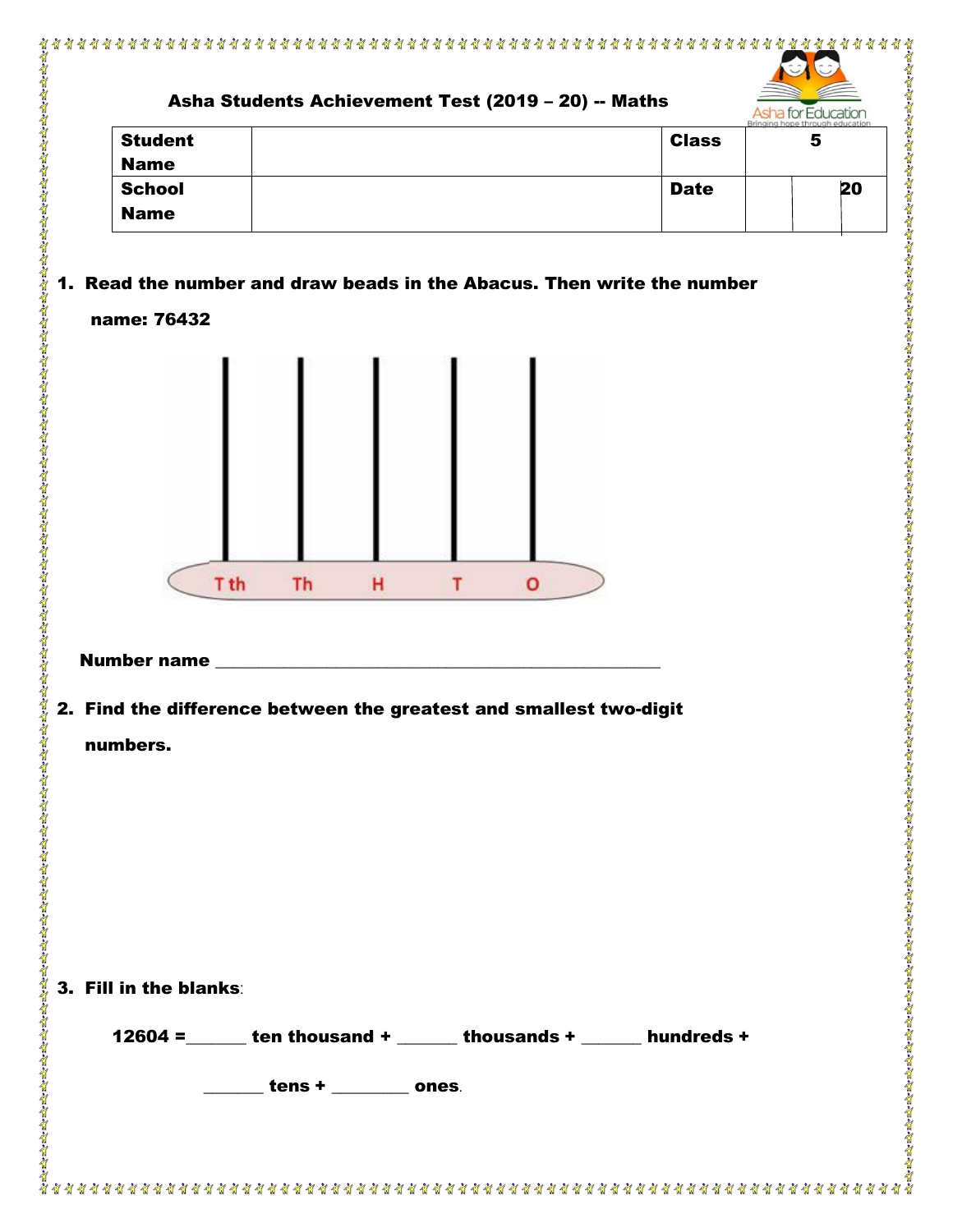| $\begin{array}{ c c } \hline \texttt{4} & \texttt{4} & \texttt{4} & \texttt{4} & \texttt{4} & \texttt{4} & \texttt{4} & \texttt{4} & \texttt{4} & \texttt{4} & \texttt{4} & \texttt{4} & \texttt{4} & \texttt{4} & \texttt{4} & \texttt{4} & \texttt{4} & \texttt{4} & \texttt{4} & \texttt{4} & \texttt{4} & \texttt{4} & \texttt{4} & \texttt{4} & \texttt{4} & \texttt{4} & \texttt{4} & \texttt{4} & \texttt{4} & \texttt$ |  |
|--------------------------------------------------------------------------------------------------------------------------------------------------------------------------------------------------------------------------------------------------------------------------------------------------------------------------------------------------------------------------------------------------------------------------------|--|
|                                                                                                                                                                                                                                                                                                                                                                                                                                |  |
|                                                                                                                                                                                                                                                                                                                                                                                                                                |  |
|                                                                                                                                                                                                                                                                                                                                                                                                                                |  |
|                                                                                                                                                                                                                                                                                                                                                                                                                                |  |
|                                                                                                                                                                                                                                                                                                                                                                                                                                |  |
|                                                                                                                                                                                                                                                                                                                                                                                                                                |  |
|                                                                                                                                                                                                                                                                                                                                                                                                                                |  |
|                                                                                                                                                                                                                                                                                                                                                                                                                                |  |
|                                                                                                                                                                                                                                                                                                                                                                                                                                |  |
|                                                                                                                                                                                                                                                                                                                                                                                                                                |  |
|                                                                                                                                                                                                                                                                                                                                                                                                                                |  |
|                                                                                                                                                                                                                                                                                                                                                                                                                                |  |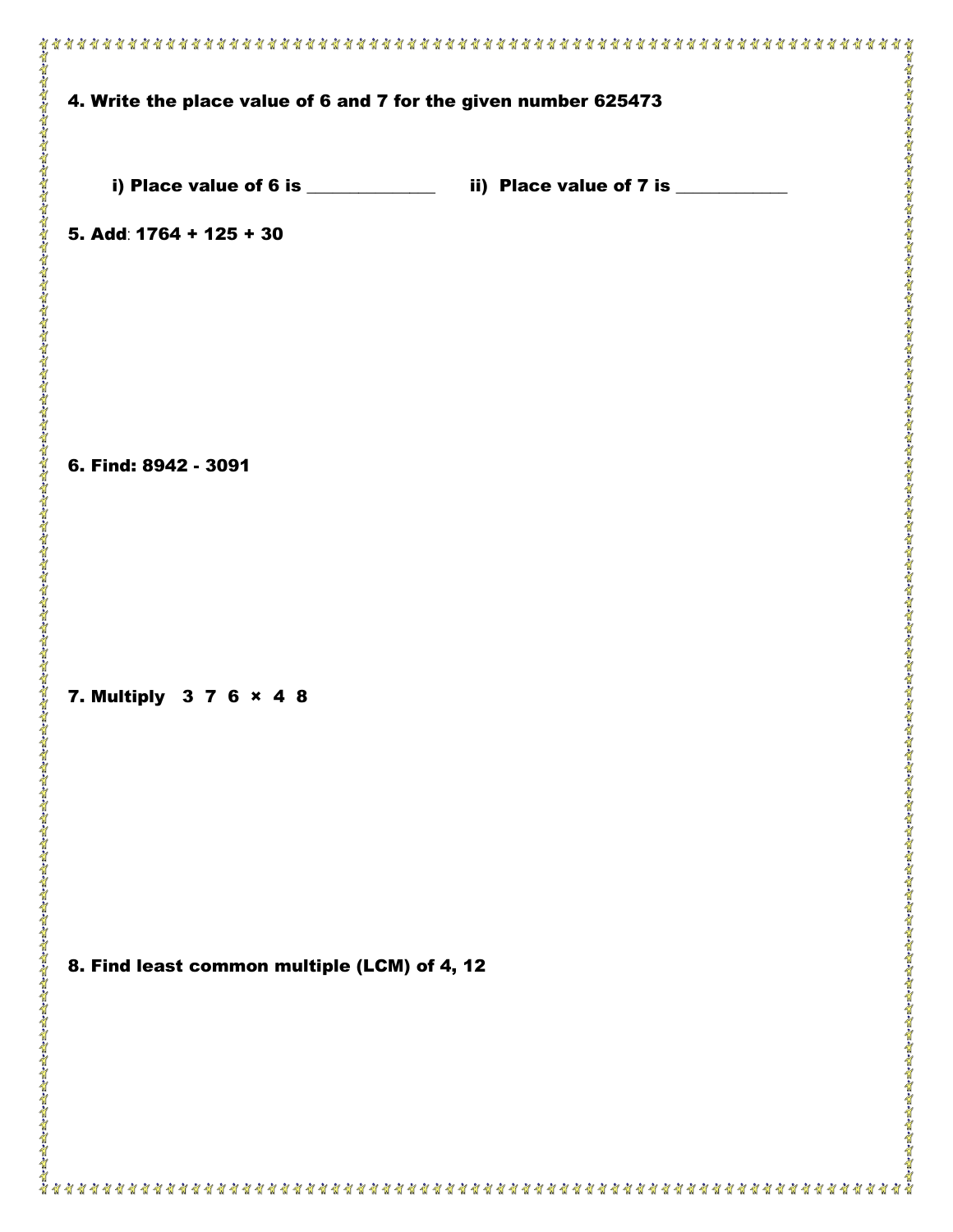